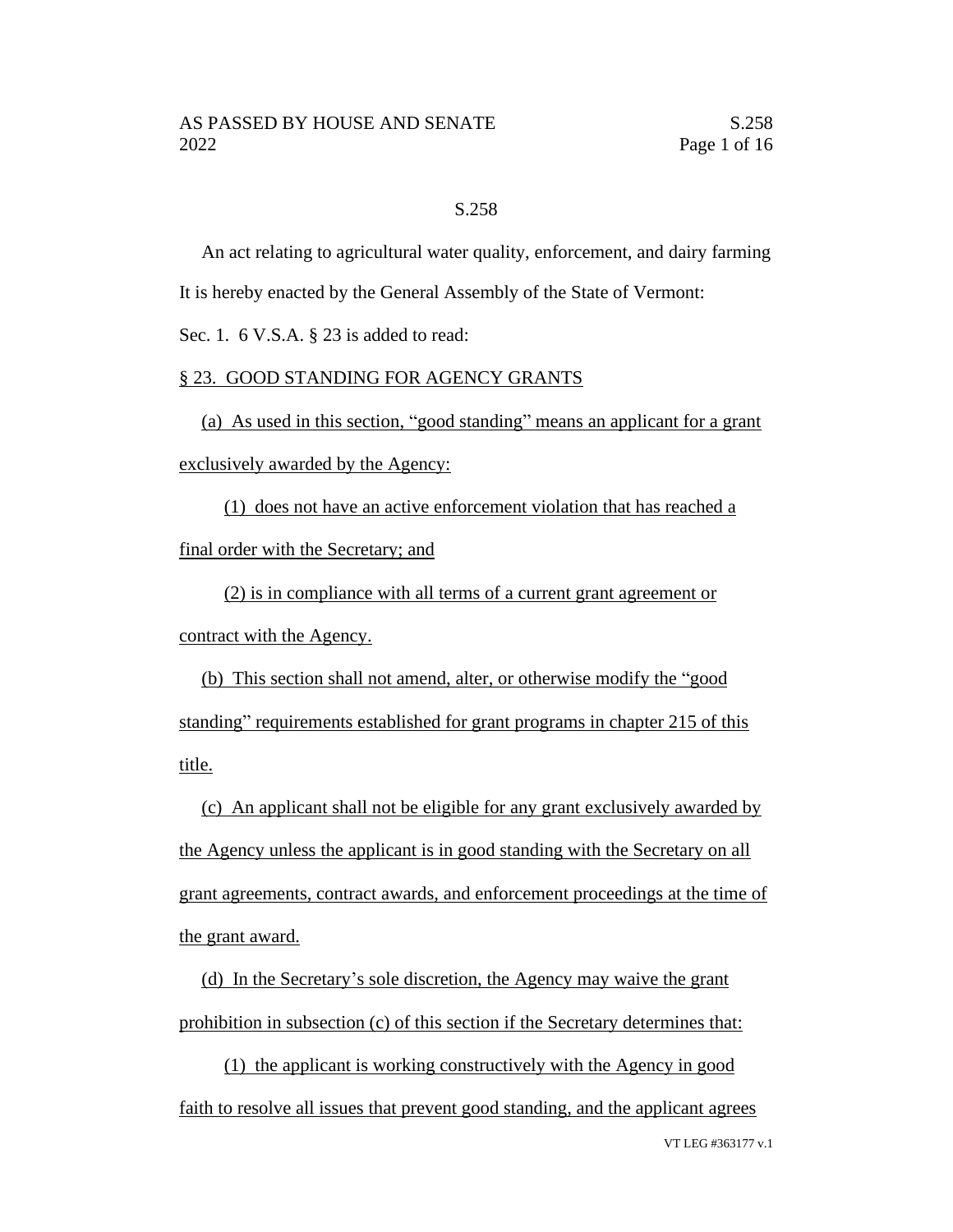in writing to take all necessary measures to comply with good standing requirements within a described time period;

(2) all issues that prevent an applicant's good standing are minor and do not warrant ineligibility for the applicable grant; or

(3) the Secretary determines that waiving the good standing requirement is in the interests of justice.

(e) The good standing requirement only applies to grants exclusively awarded by the Agency. When the Agency is involved in administering other grants, the Agency may raise an applicant's lack of good standing for the awarding entity's consideration and review. The awarding entity may consider the applicant's lack of compliance when determining whether to award a grant. Sec. 2. 6 V.S.A. § 4802(8) is amended to read:

(8) "Waste" or "agricultural waste" means material originating or emanating from a farm or imported onto a farm that is determined by the Secretary or the Secretary of Natural Resources to be harmful to the waters of the State, including: sediments; minerals, including heavy metals; plant nutrients; pesticides; organic wastes, including livestock waste, animal mortalities, compost, feed, and crop debris; waste oils; pathogenic bacteria and viruses; thermal pollution; silage runoff; untreated milk house waste; and any other farm waste as the term "waste" is defined in 10 V.S.A. § 1251(12).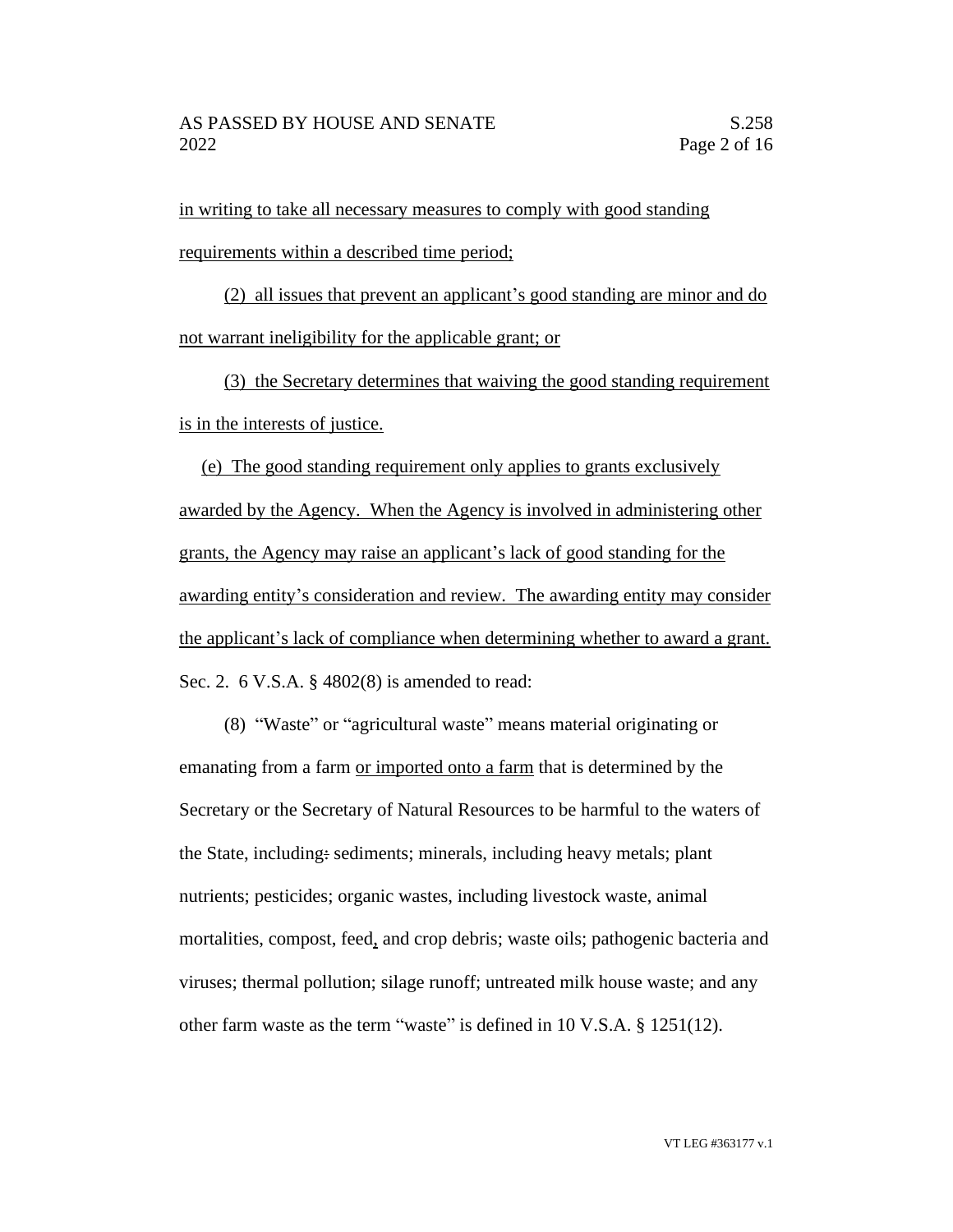Sec. 3. 6 V.S.A. § 4815 is amended to read:

## § 4815. WASTE STORAGE FACILITY

(a) No person shall construct a new waste storage facility or expand or modify a waste storage facility in existence on July 1, 2006 unless the facility meets the standard established for such facilities by the Natural Resources Conservation Service of the U.S. Department of Agriculture or an equivalent standard. If an equivalent design standard is used, the design and construction shall be certified by the Secretary of Agriculture, Food and Markets or a licensed professional engineer operating within the scope of his or her the engineer's expertise.

(b) The Secretary may require the owner or operator of a waste storage facility in existence on July 1, 2006, to modify the facility to meet the standard set forth in subsection (a) of this section if the facility poses a threat to human health or the environment as established by a violation of the State groundwater protection standards. If the Secretary determines that a facility that meets the standard set forth in subsection (a) of this section poses a threat to human health or the environment, the Secretary may require the owner or operator of the facility to implement additional management measures.

(c) The If the Secretary suspects that a waste storage facility may be contaminating groundwater, the Secretary shall pay the costs of any initial groundwater monitoring conducted to determine if whether a facility poses a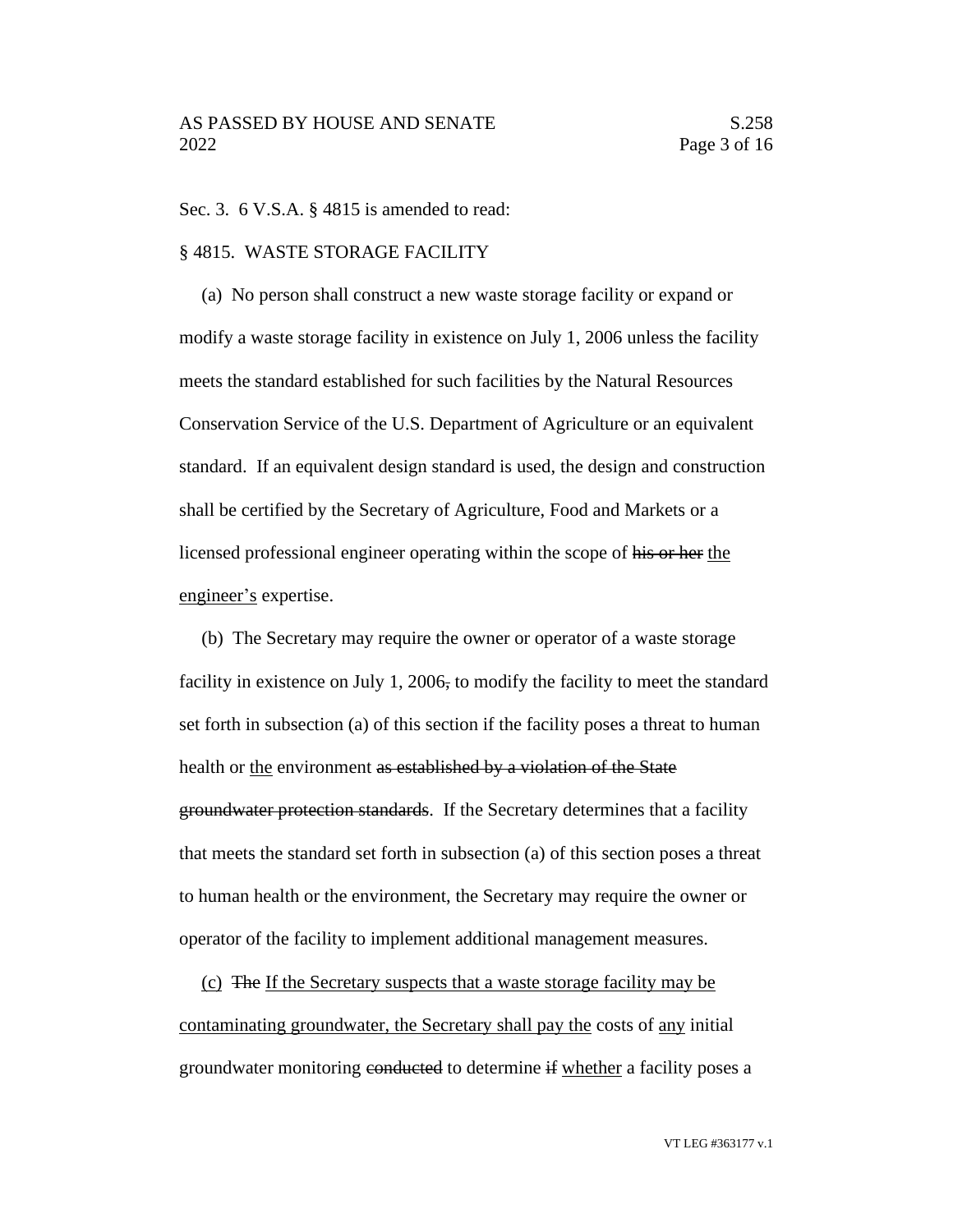threat to human health or the environment shall be paid by the Secretary. Within 21 days of after a determination under this subsection that a facility poses a threat to human health or the environment because of apparent violation of the Groundwater Protection Standards, the Secretary of Agriculture, Food and Markets shall notify the Department of Health and the Secretary of Natural Resources of the location of the facility and the name of its owner or operator.

 $\left(\frac{e}{e}\right)$  As used in this section, "waste storage facility" means an impoundment made for the purpose of storing agricultural waste by constructing an embankment, excavating a pit or dugout, fabricating an inground and aboveground structure, or any combination thereof. Sec. 4. 6 V.S.A. § 4817 is amended to read:

## § 4817. MANAGEMENT OF NON-SEWAGE WASTE

(a) As used in this section:

(1) "Non-sewage waste" means any waste other than sewage that may contain organisms pathogenic to human beings but does not mean stormwater runoff.

(2) "Sewage" means waste containing human fecal coliform and other potential pathogenic organisms from sanitary waste and used water from any building, including carriage water and shower and wash water. "Sewage" shall does not mean stormwater runoff as that term is defined in 10 V.S.A. § 1264.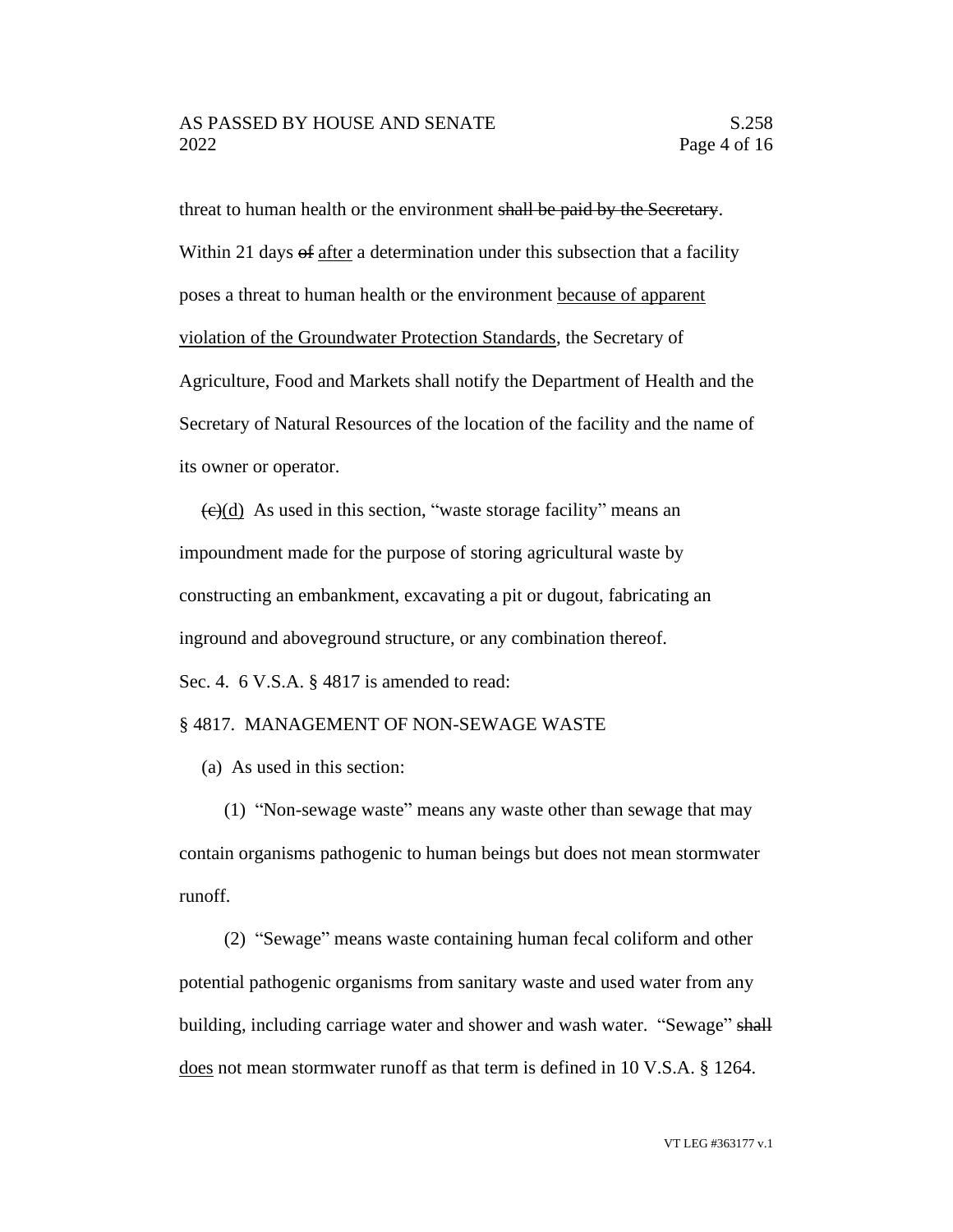(b) The Secretary may require a person transporting or arranging for the transport of non-sewage waste to a farm for deposit in a manure pit or for use as an input in a methane digester to obtain approval from the Secretary prior to transporting the non-sewage waste to the farm. The Secretary may require a person to report to the Secretary at a designated time one or more of the following:

(1) the composition of the material transported to the farm, including the source of the material; and

(2) the volume of the material transported to a farm.

(c) After receipt of a report required under subsection (b) of this section, the Secretary may prohibit the import of non-sewage waste onto a farm upon a determination that the import of the material would violate the nutrient management plan for the farm or otherwise present a threat to water quality. Sec. 5. 6 V.S.A. § 4827 is amended to read:

#### § 4827. NUTRIENT MANAGEMENT PLANNING; INCENTIVE GRANTS

(a) A farm developing or implementing a nutrient management plan under chapter 215 of this title or federal regulations may apply to the Secretary of Agriculture, Food and Markets for financial assistance. The financial assistance shall be in the form of incentive grants. Annually, after consultation with the Natural Resources Conservation Service of the U.S. Department of Agriculture, natural resources conservation districts, the University of Vermont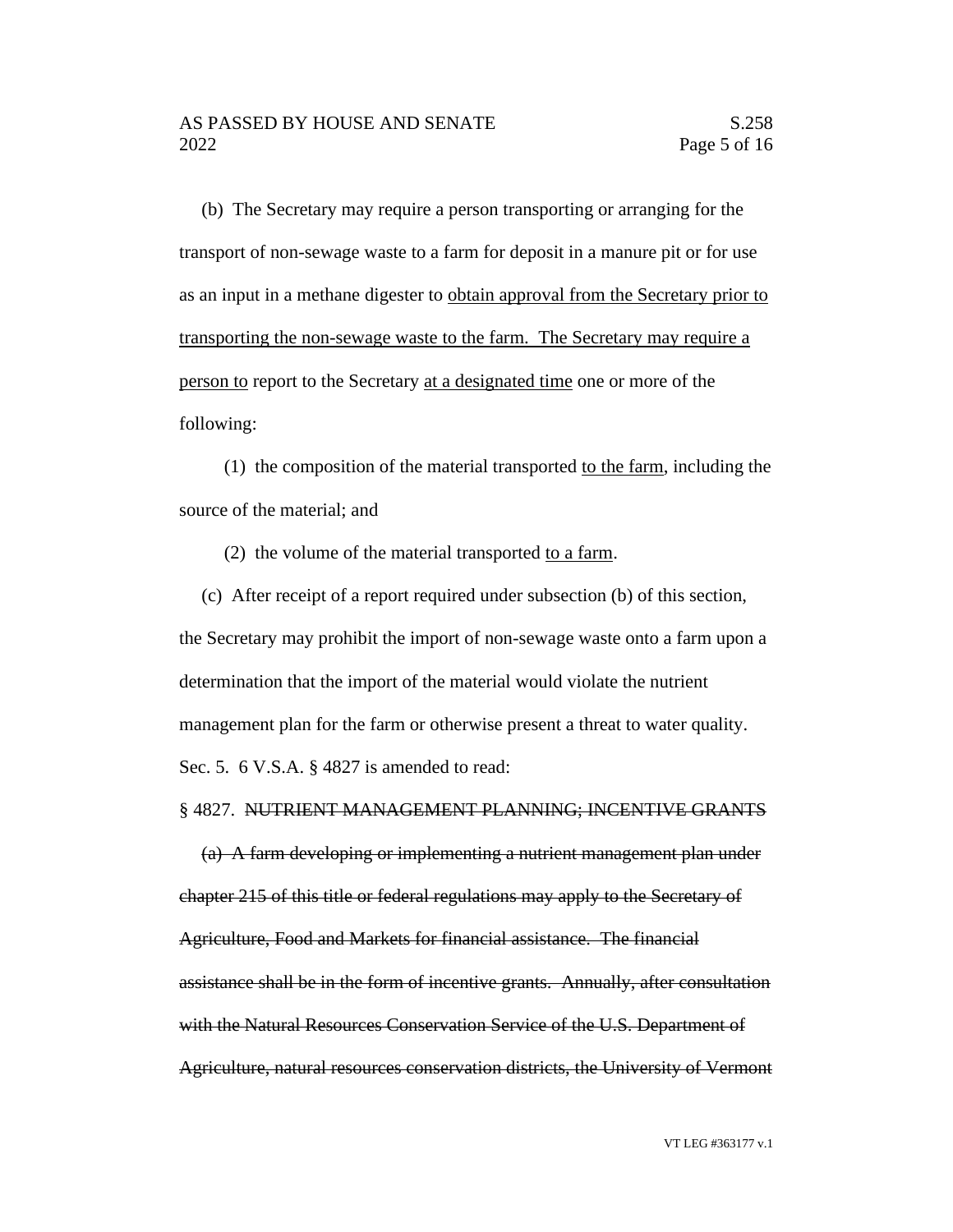Extension Service and others, the Secretary shall determine the average cost of developing and implementing a nutrient management plan in Vermont. The dollar amount of an incentive grant awarded under this section shall be equal to the average cost of developing a nutrient management plan as determined by the Secretary or the cost of complying with the nutrient management planning requirements of chapter 215 of this title or federal regulations, whichever is less.

(b) Application for a State assistance grant shall be made in a manner prescribed by the Secretary and shall include, at a minimum:

(1) an estimated cost of developing and implementing a nutrient management plan for the applicant;

(2) the amount of incentive grant requested; and

(3) a schedule for development and implementation of the nutrient management plan.

(c) The Secretary annually shall prepare a list of farms ranked, regardless of size, in priority order that have applied for an incentive grant under this section. The priority list shall be established according to factors that the Secretary determines are relevant to protect the quality of waters of the State, including:

(1) the proximity of a farm to a water listed as impaired for agricultural runoff, pathogens, phosphorus, or sediment by the Agency of Natural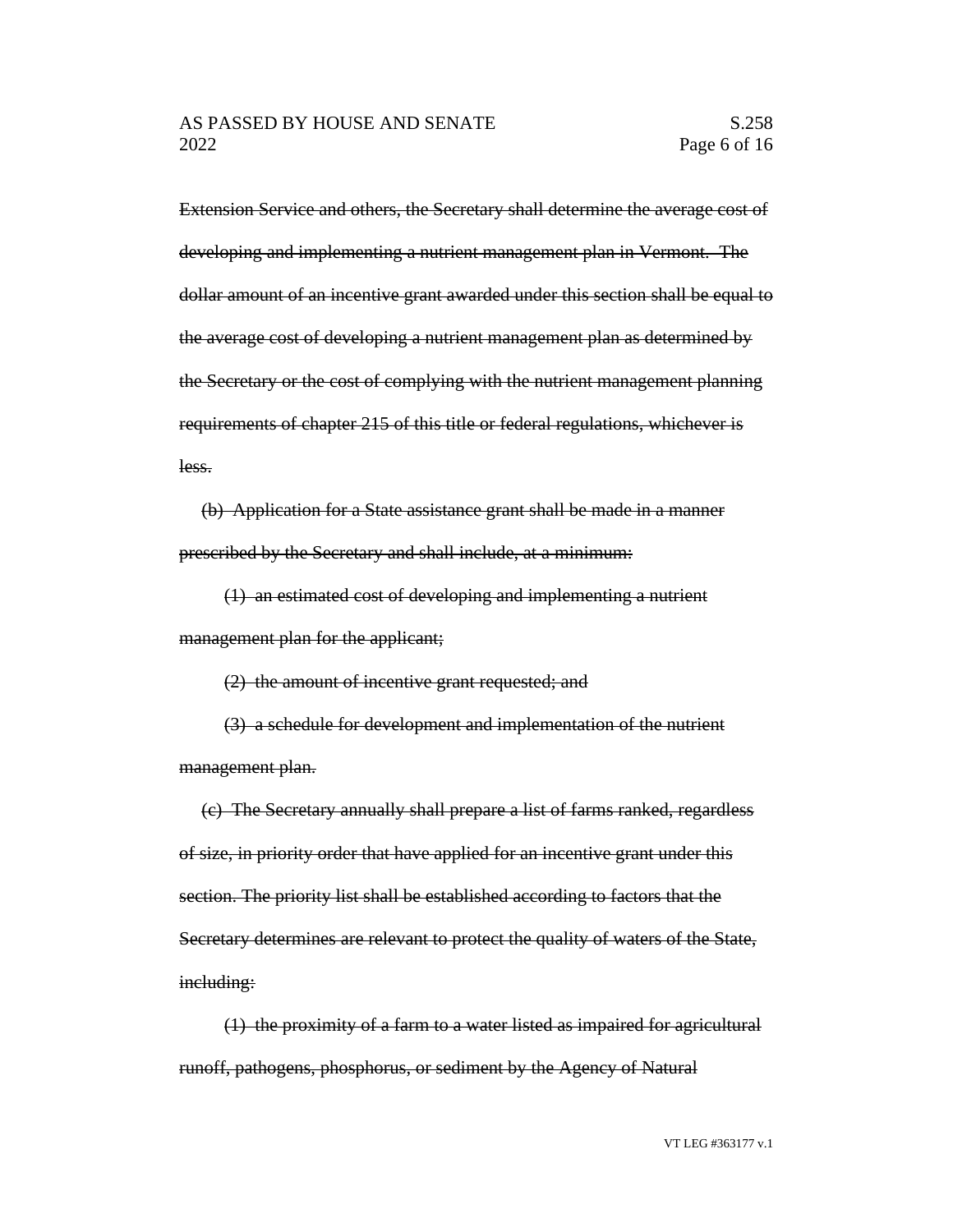Resources;

(2) the proximity of a farm to an unimpaired water of the State; (3) the proximity of a drinking water well to land where a farm applies manure; and

(4) the risk of discharge to waters of the State from the land application of manure by a farm.

(d) Assistance in accordance with this section shall be provided from State funds appropriated to the Agency of Agriculture, Food and Markets for integrated crop management.

(e) If the Secretary or the applicable U.S. Department of Agriculture conservation programs lack adequate funds necessary for the financial assistance required by subsection (a) of this section, the requirement to develop and implement a nutrient management plan under State statute or State regulation shall be suspended until adequate funding becomes available. Suspension of a State-required nutrient management plan does not relieve an owner or operator of a farm permitted under section 4858 or 4851 of this title of the remaining requirements of a State permit, including discharge standards, groundwater protection, and land application of manure. This subsection does not apply to farms permitted under 10 V.S.A. § 1263.

(f) The Secretary may enter into grants with natural resources conservation districts, the University of Vermont Extension Service, and other persons and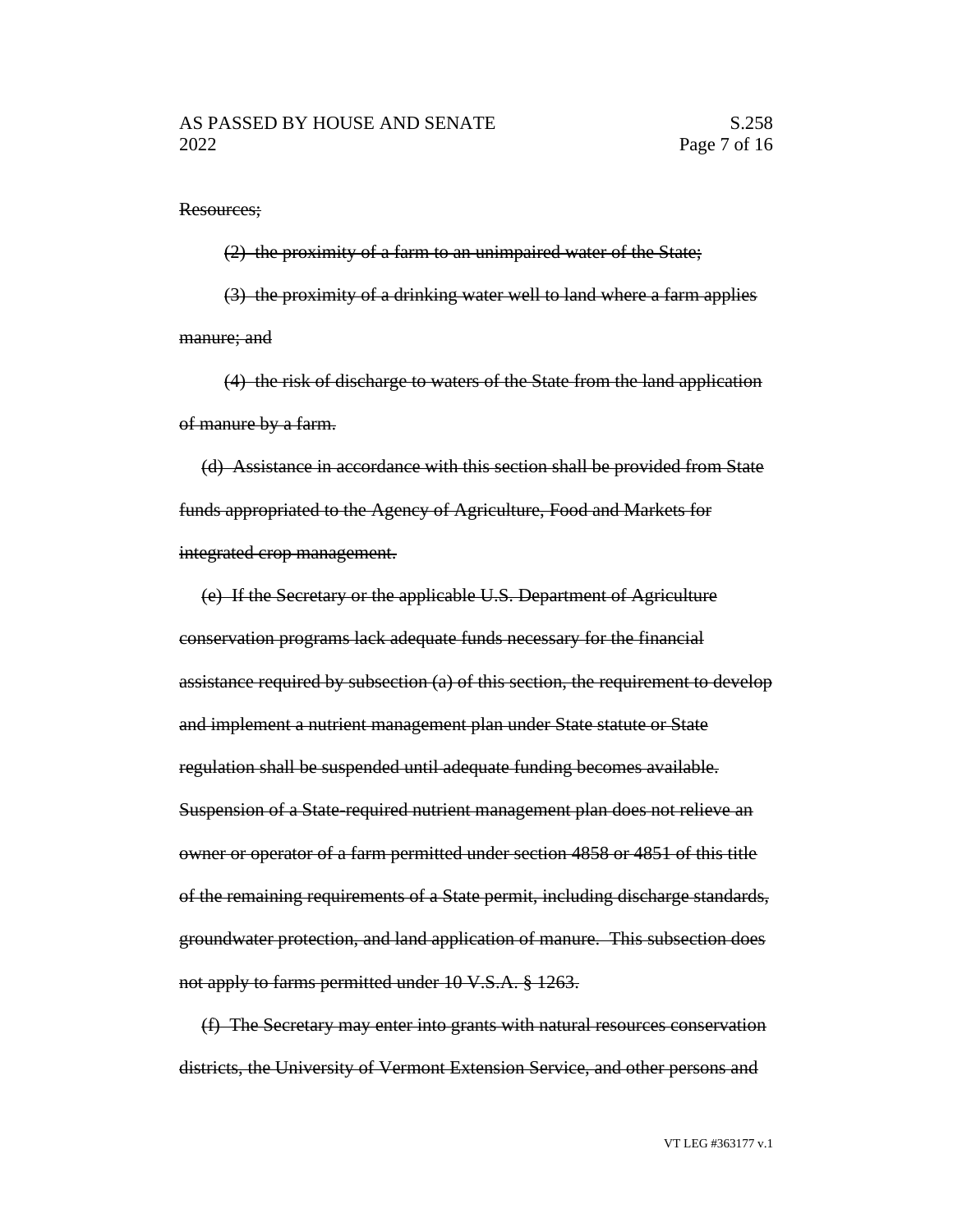organizations to aid in the implementation of the incentive grants program under subsection (a) of this section and to assist farmers in the development and implementation of nutrient management plans. [Repealed.] Sec. 6. 6 V.S.A. § 4828 is amended to read:

### § 4828. CAPITAL EQUIPMENT ASSISTANCE PROGRAM

(a) It is the purpose of this section to provide assistance to purchase or use innovative equipment that will aid in the reduction of surface runoff of agricultural wastes to State waters, improve water quality of State waters, reduce odors from manure application, separate phosphorus from manure, decrease greenhouse gas emissions, and reduce costs to farmers.

(b) The capital equipment assistance program is created in the Agency of Agriculture, Food and Markets to provide State financial assistance for the purchase of new or innovative equipment to improve manure application, separation of phosphorus from manure, or nutrient management plan implementation achieve the purposes of this section.

(c) Assistance under this section shall in each fiscal year be allocated according to the following priorities and as further defined by the Secretary. Priority shall be given to capital equipment to be used on multiple farms; equipment to be used for phosphorus reduction, separation, or treatment; equipment to be used to achieve the most significant or cost-effective benefits that advance the purposes of this section, including by reducing nitrogen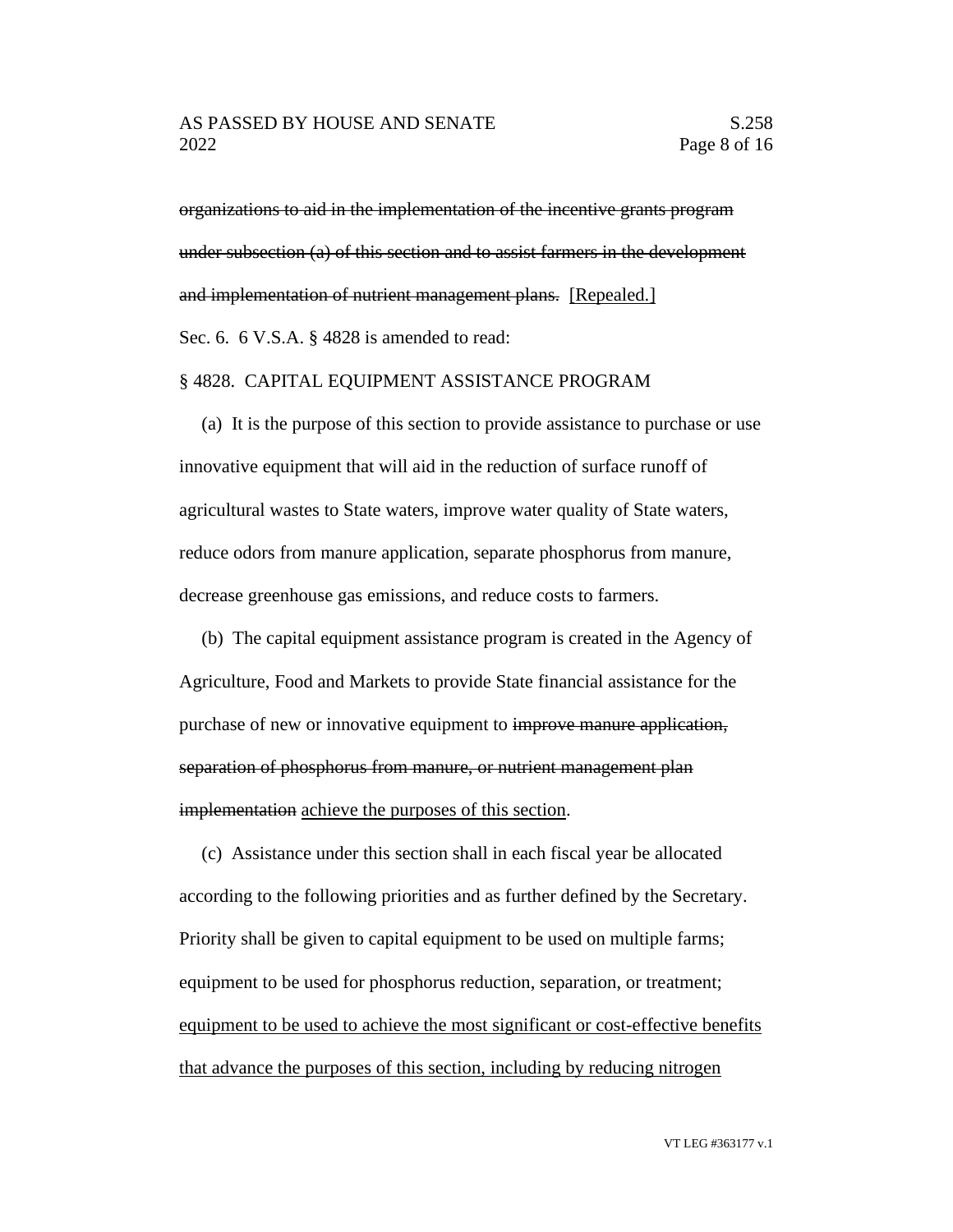runoff; and projects managed by nonprofit organizations that are located in descending order within the boundaries of:

- (1) the Lake Champlain Basin;
- (2) the Lake Memphremagog Basin;
- (3) the Connecticut River Basin; and
- (4) the Hudson River Basin.

(d) An applicant for a State grant under this section to purchase or implement phosphorus reduction, separation, or treatment technology or equipment shall pay 10 percent of the total eligible project cost. The dollar amount of a State grant to purchase or implement phosphorus reduction, separation, or treatment technology or equipment shall be equal to the total eligible project cost, less 10 percent of the total as paid by the applicant, and shall not exceed \$300,000.00.

Sec. 7. 6 V.S.A. § 4832 is amended to read:

### § 4832. FARM AGRONOMIC PRACTICES PROGRAM

(a) The Farm Agronomic Practices Assistance Program is created in the Agency of Agriculture, Food and Markets to provide the farms of Vermont with State financial assistance for the implementation, including through education, training, or instruction, of soil-based practices that improve soil quality and nutrient retention, increase crop production, minimize erosion potential, and reduce agricultural waste discharges. The following practices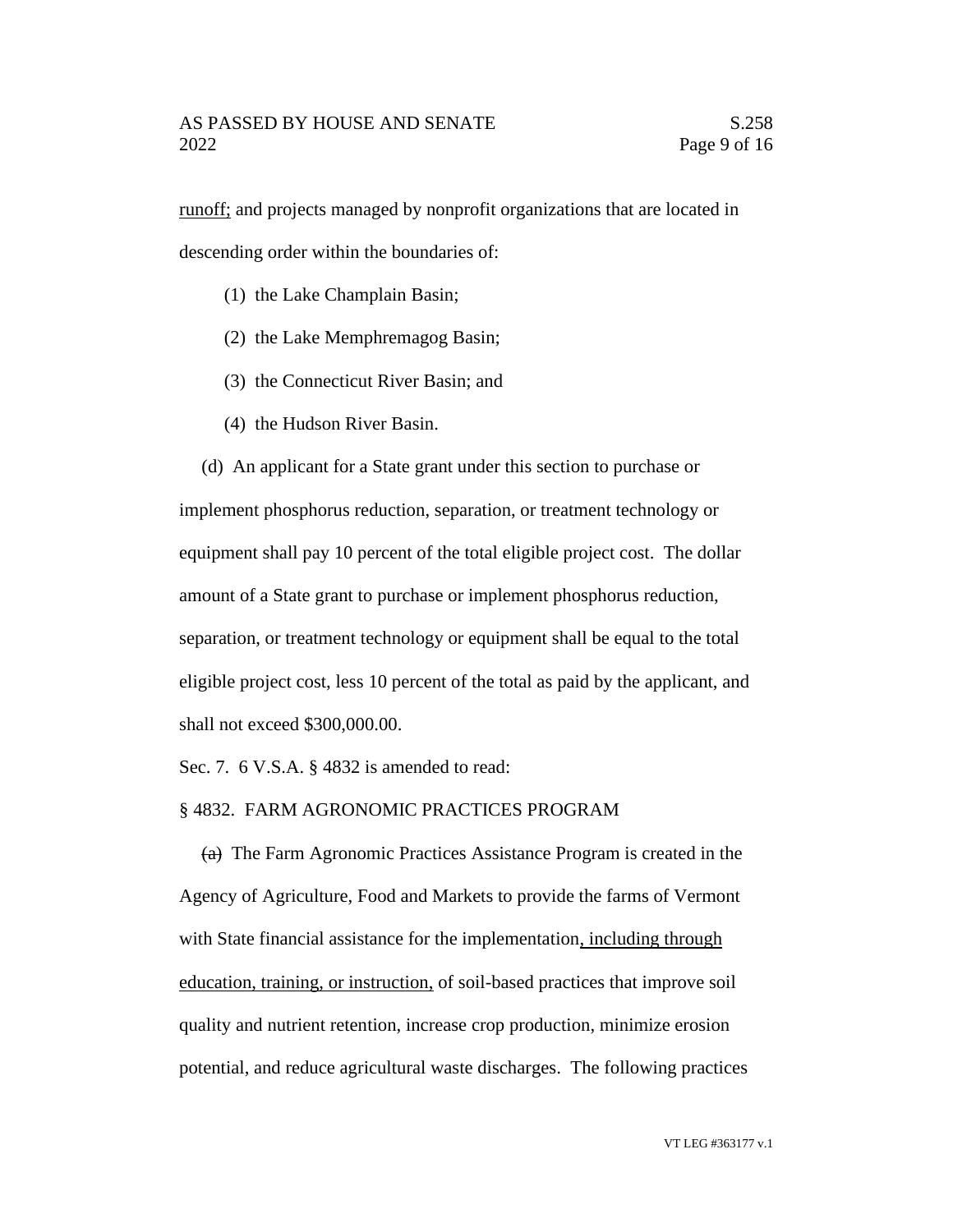may be eligible for assistance to farms under the grant program:

- (1) conservation crop rotation;
- (2) cover cropping;
- (3) strip cropping;
- (4) cross-slope tillage;
- (5) zone or no-tillage;
- (6) pre-sidedress nitrate tests; and

(7) annual maintenance of a nutrient management plan that is no longer receiving funding under a State or federal contract, provided the maximum assistance provided to a farmer under this subdivision shall be \$2,000.00 per year;

(8) educational and instructional activities to inform the farmers and citizens of Vermont of:

(A) the impact on Vermont waters of agricultural waste discharges; and

(B) the federal and State requirements for controlling agricultural waste discharges;

(9) implementing alternative manure application techniques; and

(10) additional soil erosion reduction practices soil-based practices that improve soil quality and nutrient retention, increase crop production, minimize erosion potential, and reduce agricultural waste discharges.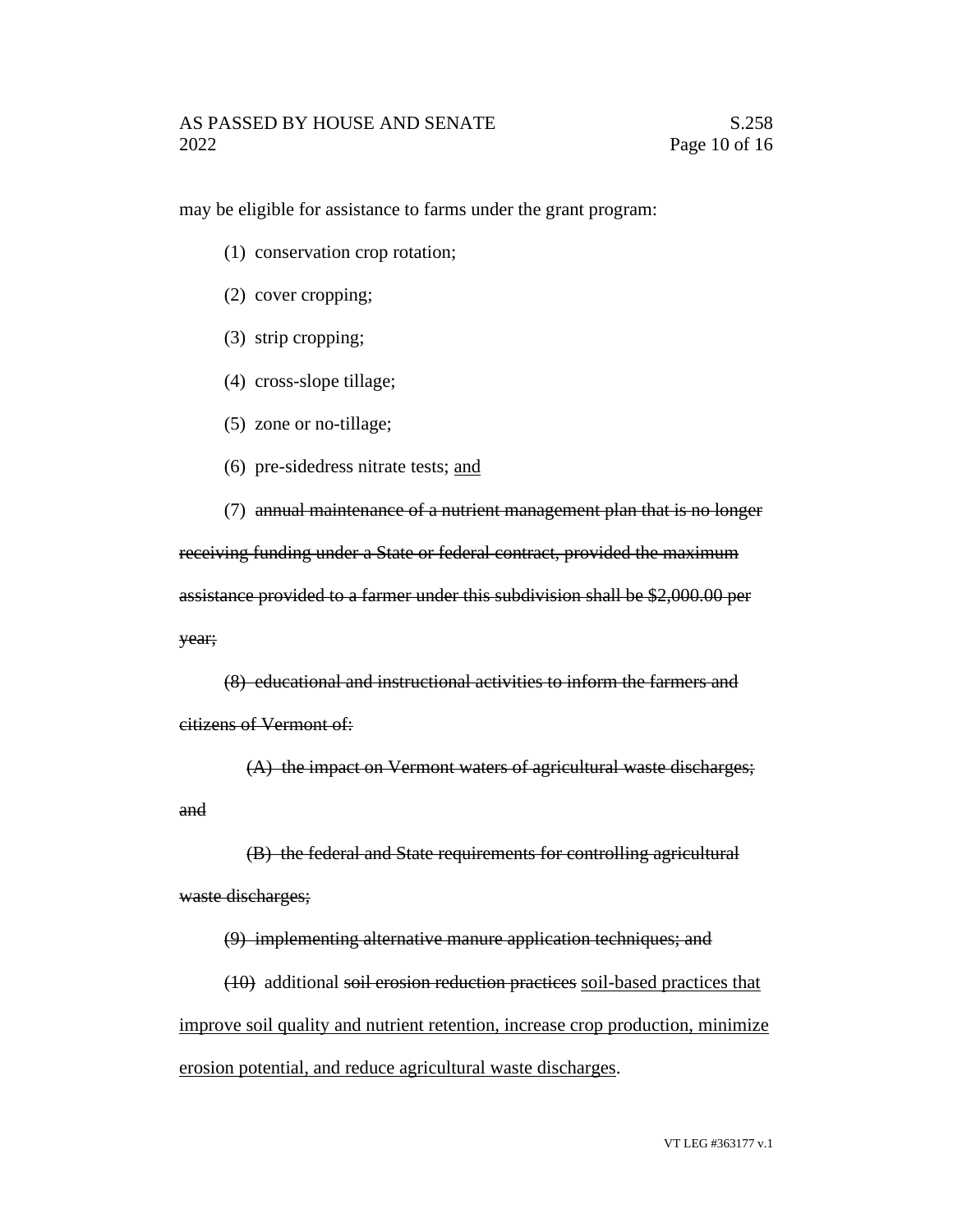(b) Funding available under section 4827 of this title for nutrient management planning may be used to fund practices under this section. Sec. 8. 6 V.S.A. § 4852 is amended to read:

§ 4852. RULES

The Secretary may adopt rules pursuant to 3 V.S.A. chapter 25 concerning program administration, program enforcement, appeals and standards for waste management and waste storage, setbacks or siting criteria for new construction or expansion, groundwater contamination, odor, noise, traffic, insects, flies, and other pests in order to implement this subchapter. The siting criteria adopted by the Secretary by rule shall be consistent with the standards for the quality of State waters and standards for acceptable required agricultural practices pursuant to subchapter 2 of this chapter. The groundwater contamination rules adopted by the Secretary shall include a process under which the agency shall receive, investigate, and respond to a complaint that a farm has contaminated the drinking water or groundwater of a property owner. Sec. 9. EXTENSION OF TASK FORCE TO REVITALIZE THE

# VERMONT DAIRY INDUSTRY

(a)(1) Notwithstanding 2020 Acts and Resolves No. 129, Sec.  $31(c)(6)$ , the Task Force to Revitalize the Vermont Dairy Industry shall continue to exist and retain the authority granted to it in 2020 Acts and Resolves No. 129, Sec. 31 until February 1, 2023.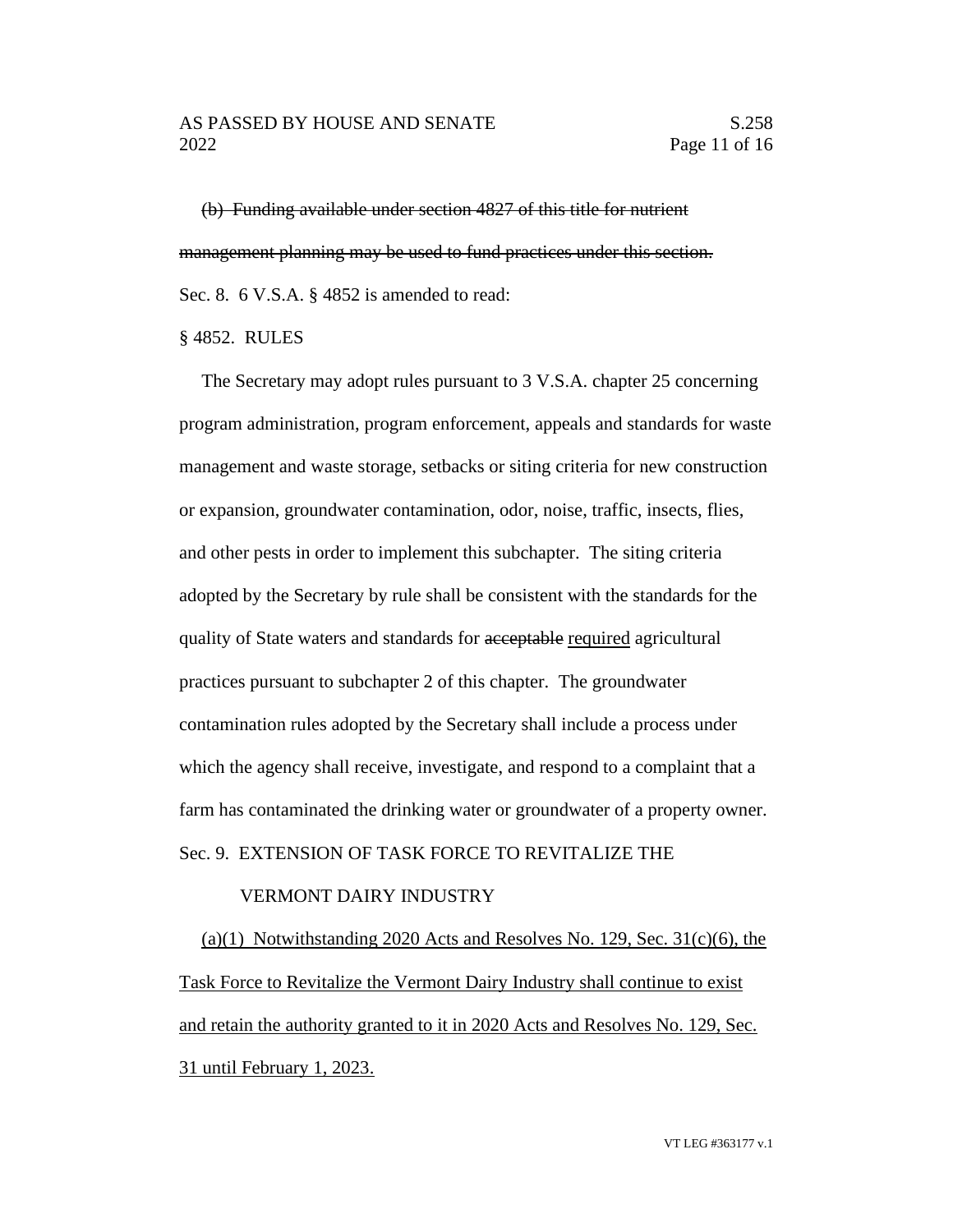(2) The Task Force shall consist of:

(A) two members of the House of Representatives, appointed by the Speaker of the House;

(B) two members of the Senate, appointed by the Committee on Committees; and

(C) four nonlegislators with experience or knowledge of the Vermont dairy industry, two of whom shall be appointed by the Speaker of the House and two of whom shall be appointed by the Committee on Committees.

(b)(1) For attendance of a meeting of the Task Force to Revitalize the Vermont Dairy Industry during adjournment of the General Assembly between the effective date of this act and February 1, 2023, a legislative member of the Task Force shall be entitled to per diem compensation and reimbursement of expenses pursuant to 2 V.S.A. § 406 for not more than 10 meetings. These payments shall be made from monies appropriated to the General Assembly.

(2) Other members of the Task Force that are not legislative members shall be entitled to both per diem compensation and reimbursement of expenses as permitted under 32 V.S.A. § 1010 for not more than 10 meetings. These payments shall be made from monies appropriated to the Agency of Agriculture, Food and Markets.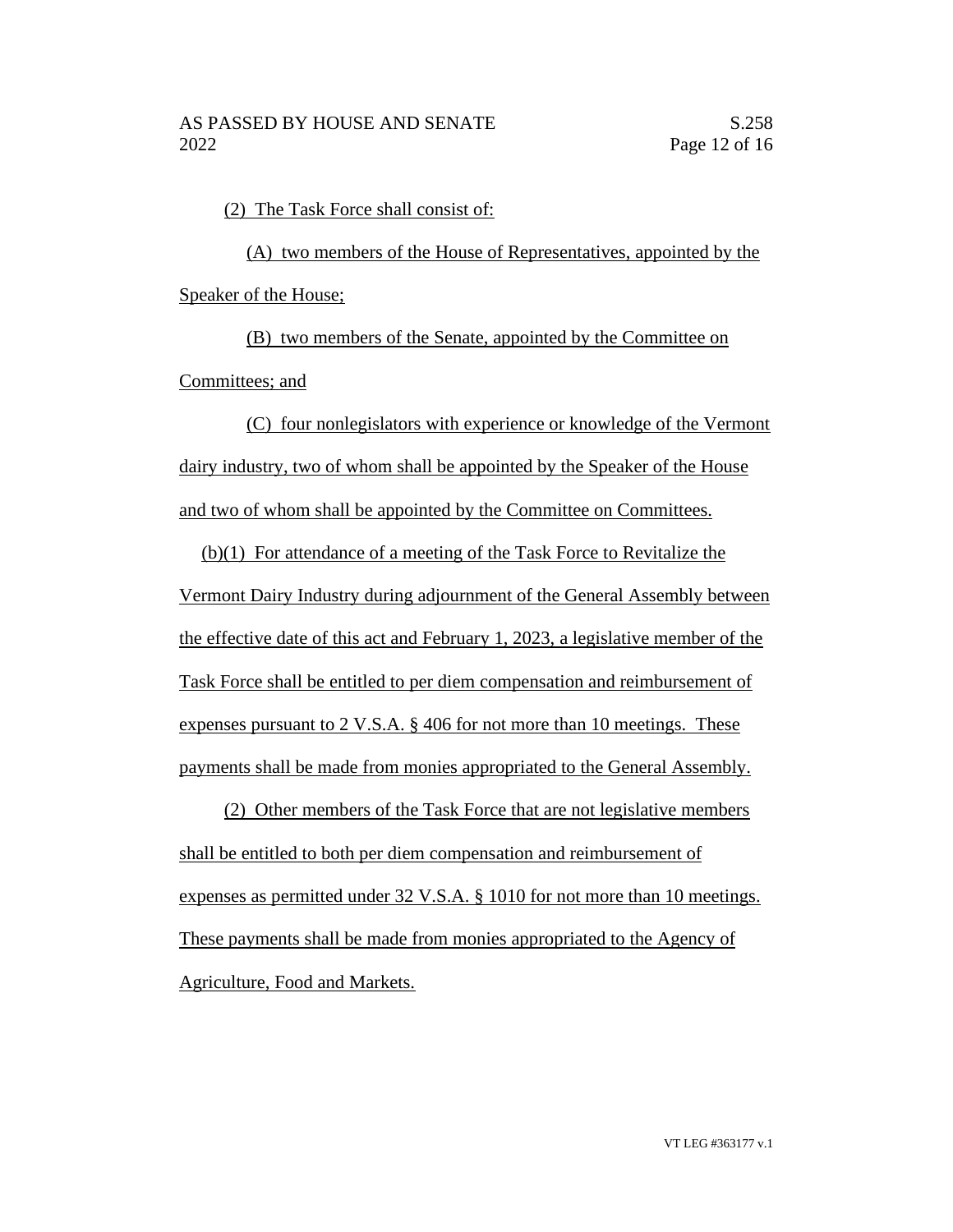Sec. 10. 6 V.S.A. § 4802 is amended to read:

### § 4802. DEFINITIONS

As used in this chapter:

\* \* \*

(2) "Farming" has the same meaning as used in 10 V.S.A. § 6001(22).

(3) "Good standing" means a participant in a program administered under this chapter:

(A) does not have an active enforcement violation that has reached a final order with the Secretary; and

(B) is in compliance with all terms of a current grant agreement or contract with the Agency.

\* \* \*

(10) "Agricultural activities" means the operation and management of an entity engaged in farming, including all those activities defined as "farming" in this chapter, "agricultural activity" in 12 V.S.A. § 5752, and all of the following:

(A) selling agricultural products at roadside stands or farm markets;

(B) the generation of noise, odors, dust, fumes, and other associated conditions;

(C) the composting of material principally produced by the farm or to be used at least in part on the farm;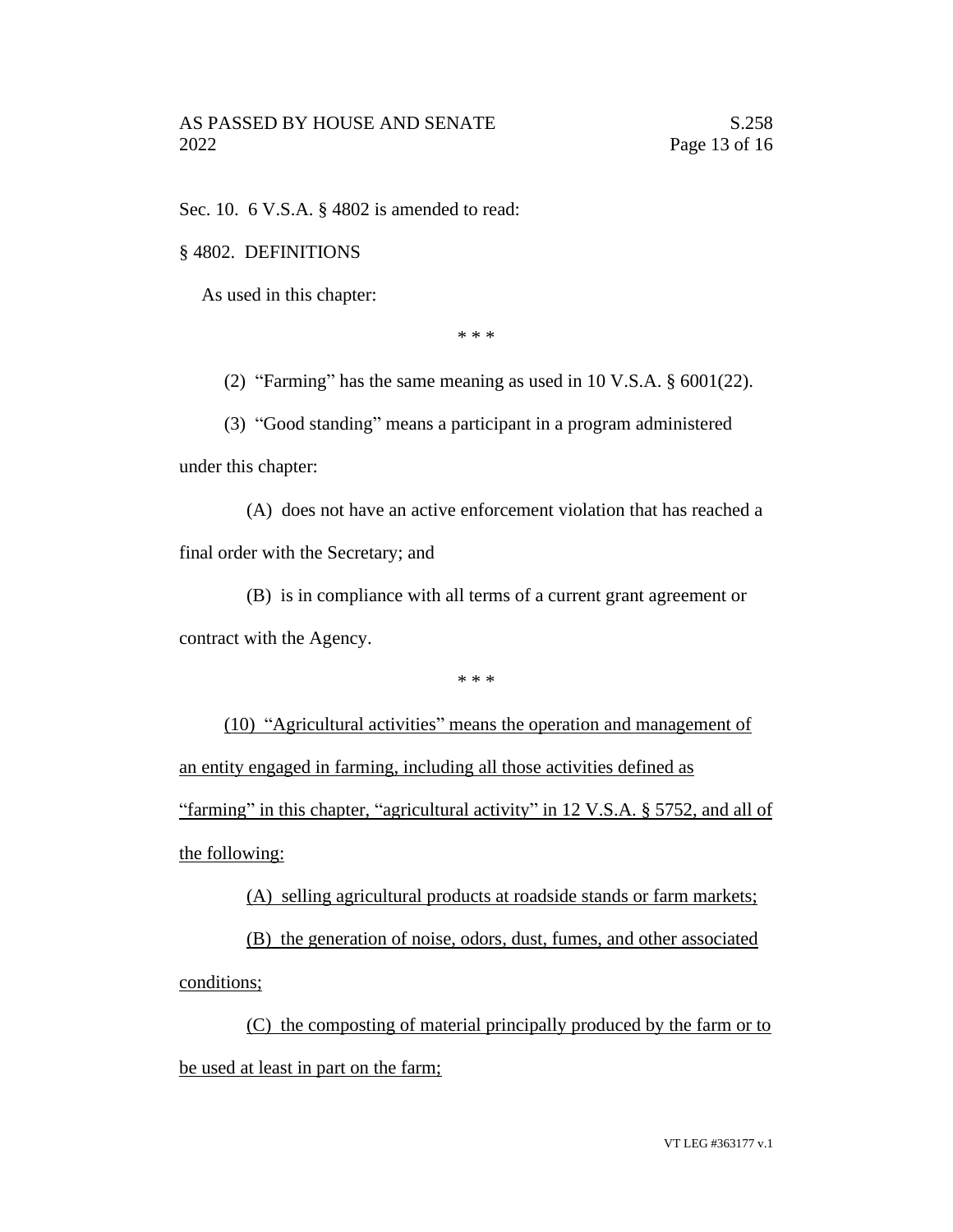(D) the ditching and subsurface drainage of farm fields and the

construction of farm ponds;

(E) the handling of livestock wastes and by-products;

(F) the operation of farm machinery and equipment, including

irrigation and drainage systems, pumps, and on-farm grain dryers;

(G) the movement of farm vehicles, machinery, equipment, and

products and associated inputs on the roadway;

(H) field preparation, crop protection, and ground and aerial seeding and spraying;

(I) the on-site storage and application of agricultural inputs, including lime, fertilizer, organic materials, conditioners, and pesticides;

(J) the use of alternative pest management techniques;

(K) the management, storage, transport, utilization, and application of farm by-products, including manure or agricultural wastes;

(L) the expansion of farming practices or agricultural activities on a

farm, or the change or conversion of farming practices of agricultural activities to other farming practices of agricultural activities on a farm; and

(M) the employment, use, and housing of farm labor.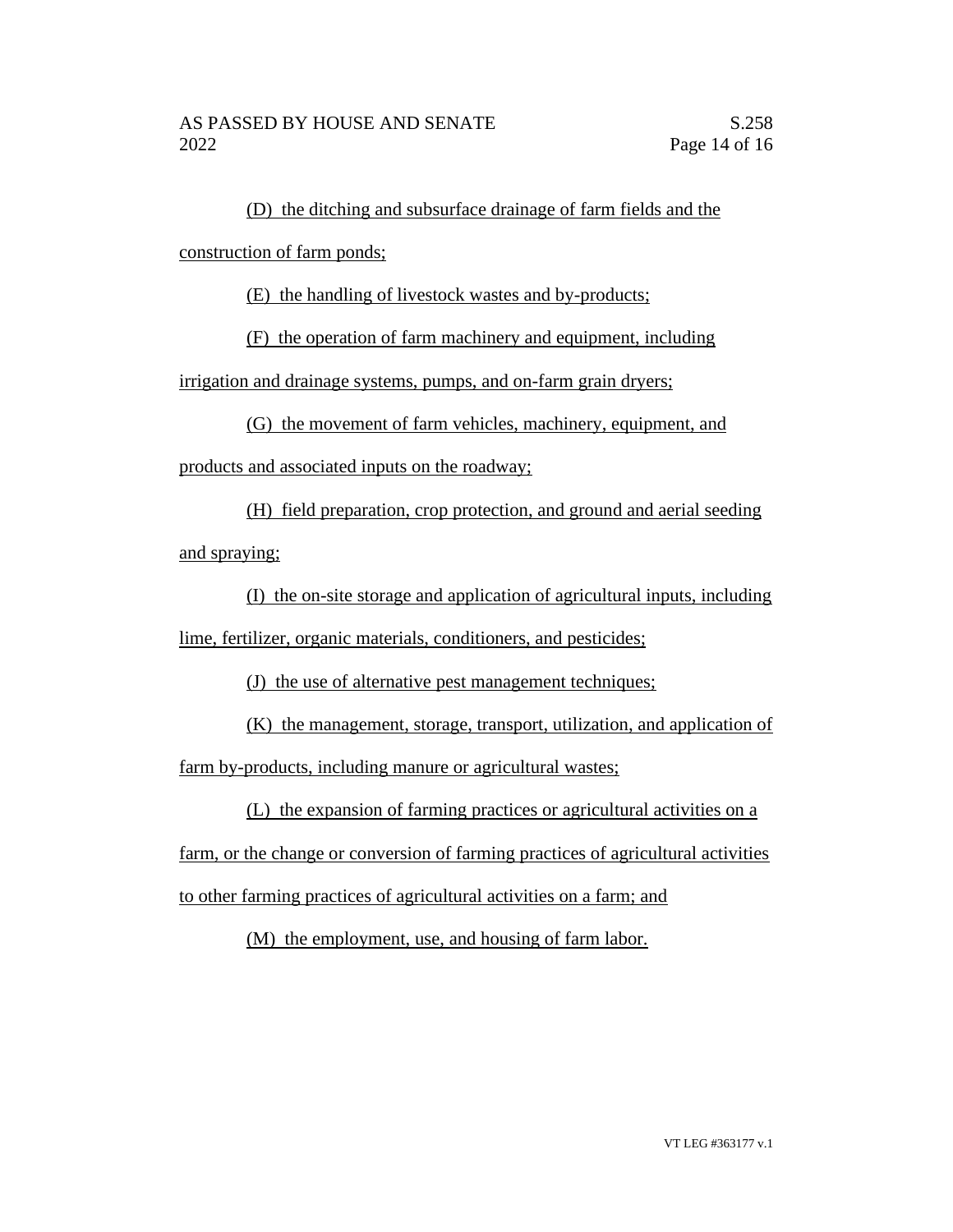Sec. 11. 6 V.S.A. § 4818 is added to read:

## § 4818. FARMING; SCOPE OF ACTIVITIES

(a) As used to determine the scope of nuisance protection in 12 V.S.A.

chapter 195, "agricultural activities" shall include "farming" as defined in this title.

(b) For purposes of the application of 12 V.S.A. § 5753, all "agricultural activities" defined in this chapter, subject to the limitations and requirements set forth in 12 V.S.A. § 5753, are entitled to the rebuttable presumption that they do not constitute a nuisance.

Sec. 12. 12 V.S.A. § 5752 is amended to read:

### § 5752. DEFINITIONS

For the purpose of this chapter, "agricultural activity" means, but is not limited to:

(1) the cultivation or other use of land for producing food, fiber,

Christmas trees, maple sap, or horticultural and orchard crops; the raising, feeding, or management of domestic animals as defined in 6 V.S.A. § 1151 or bees; the operation of greenhouses; the production of maple syrup; the on-site storage, preparation, and sale of agricultural products principally produced on the farm; and the on-site production of fuel or power from agricultural products or wastes principally produced on the farm;